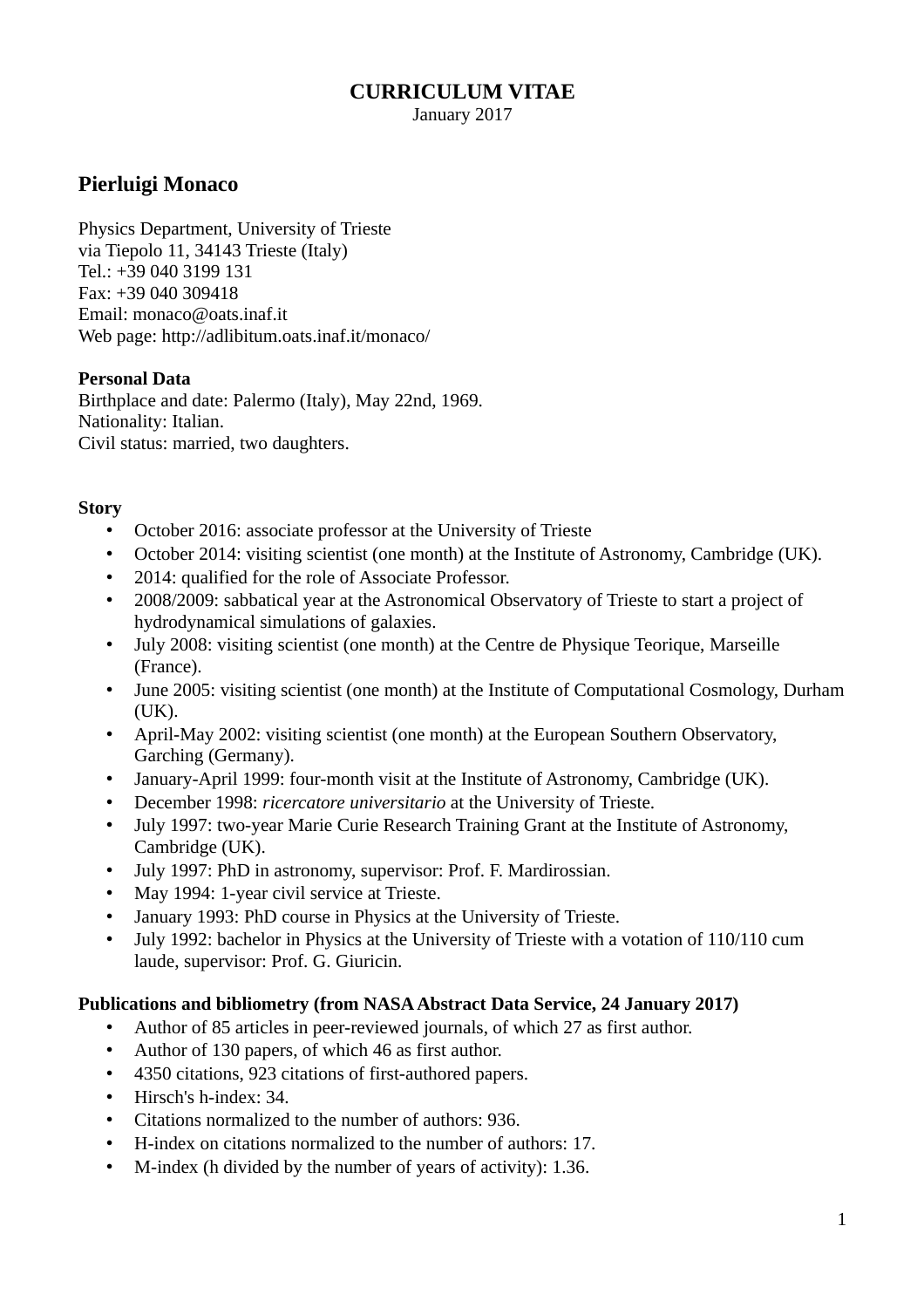• All of the six products provided for the last VQR for INAF and Physics Department of Trieste University have been evaluated as excellent. I have provided 17 excellent products for the CVR 2015.

#### **Visits, seminars, conferences**

- Visits and seminars on invitation in Cambridge, Durham, Edinburgh, Cardiff, Oxford, Portsmouth (UK), Garching (ESO e MPA), Toronto, Waterloo (Canada), Marseille (France), Trieste, Padova, Bologna, Torino, Firenze, Roma, Milano, Palermo.
- Participation to tens of national and international conferences, most of which with an oral communication.
- Participation to seven conferences and workshops on invitation.
- Invited reviewer in international conferences:
	- European Week of Astronomy and Space Science, Symposium "The co-evolution of Black Holes and Galaxies", July 2013.
	- "The Many Pathways to Galaxy Growth", Prato, July 2015.
	- European Week of Astronomy and Space Science, Symposium "What happened to the gas? Understanding the evolution of galaxies", July 2015.
- Invited lecturer at national and international schools:
	- International School on Galaxy Formation, Allahabad (India), December 2003.
	- Novicosmo, Novigrad (Croatia), September 2007.
	- Cosmological Flows, ICTP (Trieste), October 2007.
	- PhD School of Astronomy Francesco Lucchin, Asiago (Italy), July 2013.
- May 2010: member of the LOC of the third workshop of the Italian Astrobiology Society, "When Darwin meet Copernicus", in Duino.
- September 2012: memer of the SOC of the Active Galactic Nuclei 10 conference, in Rome.
- September 2014: chair of the SOC of the Active Galactic Nuclei 11 conference, in Trieste.
- July 2015: member of the SOC of the workshop "Cosmological simulations: from galaxies to large scales" at the Sexten Center for Astrophysics (Sexten, Italy).

### **Fields of interest**

- Non-linear evolution of cosmological perturbations.
- Hierarchical clustering of dark matter halos.
- Galaxy formation with analytic and semi-analytic methods.
- Feedback from star formation.
- Interstellar medium.
- Active Galactic Nuclei.
- Numerical simulations of the formation of galaxies.
- Generation of diffuse light in galaxy clusters.
- The galactic habitable zone.

#### **Main scientific activities in this period.**

- Study of the formation of galaxies with hydrodynamical simulations, using the N-body TreePM+SPH code Gadget, with an innovative model for star formation and feedback developed by Giuseppe Murante and myself.
- Study of the formation of galaxies with the semi-analytic model developed by myself in collaboration with Fabio Fontanot, systematic comparison with models of this class (in particular the one by Gabriella De Lucia) and with simulations, predictions for present and future galaxy surveys.
- Generation of simulated catalogs of dark matter halos and galaxies in large cosmological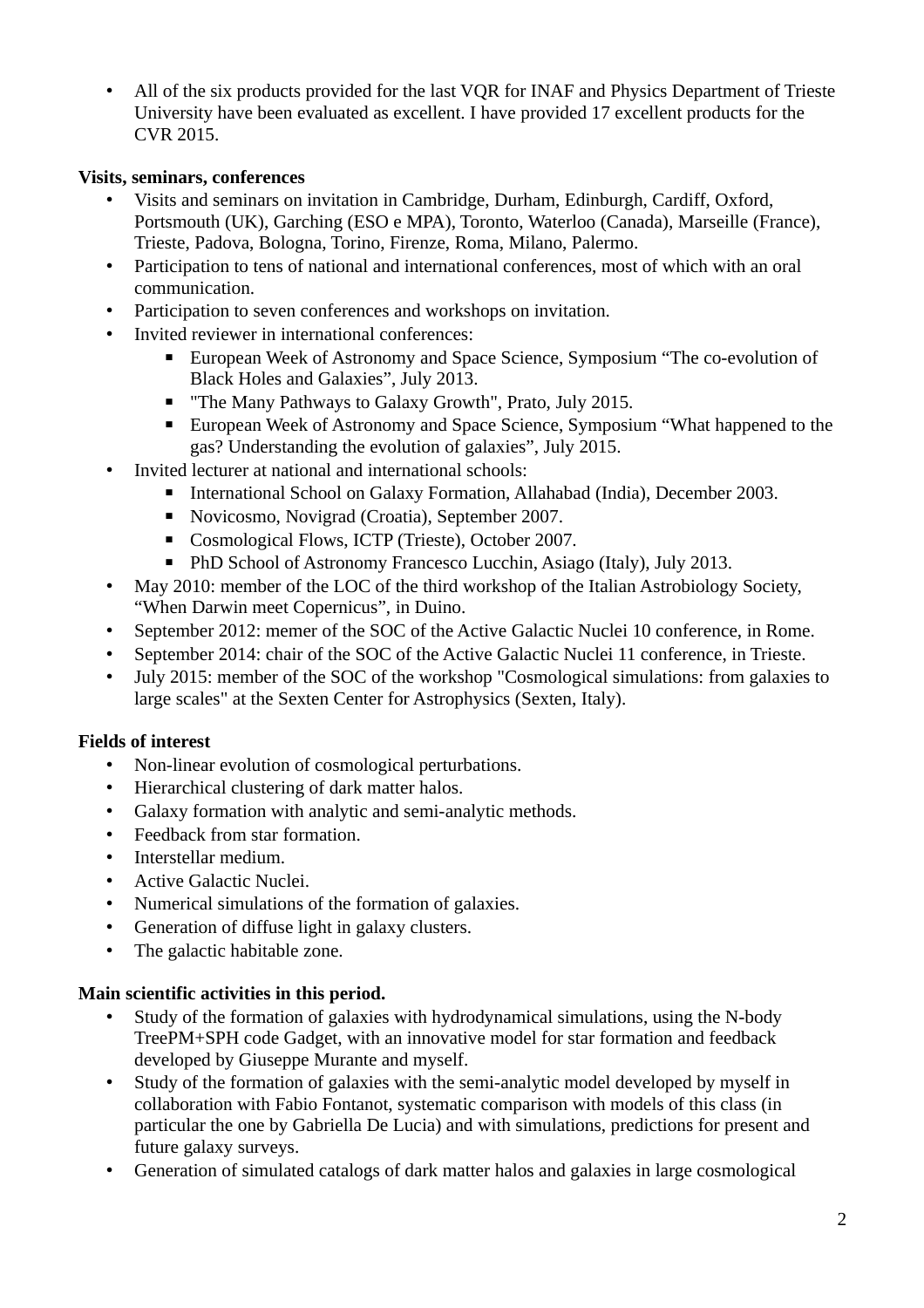volumes, in preparation of the Euclid mission, with particular attention to the computation of covariance of 2-point clustering statistics.

### **Main numerical codes produced in my carrier**

- Public code, distributed under a GNU/GPL license, for the fast production of catalogs of dark matter halos: PINpointing Orbit Crossing Collapsed HIerarchical Objects (PINOCCHIO). Present in the Astrophysics Source Code Library.
- Semi-analytic model for the formation of galaxies in a cosmological context: MOdel for the Raise of GAlaxies aNd Active nuclei (MORGANA).
- Sub-resolution model of the InterStellar Medium for star formation and stellar feedback: MUlti-Phase Particle Integrator (MUPPI), developed within the N-body+SPH code GADGET.

### **Observational experience**

- Deep imaging of distant Lyman alpha emitters at the Nordic Optical Telescope.
- Participation to two accepted ESO proposals, PI P.A. Duc e V. D'Odorico.
- Participation to an accepted IRAM proposal, PI L. Hunt.

### **Participation to large projects**

- Member of the Euclid Consortium:
	- Leader of the Processing Functions for the computation of covariance of galaxy clustering, within Operational Unit - Level 3 Products.
	- Co-leader of the WP on the computation of covariances within the Cosmological Simulation Working Group.
	- Participation to the Galaxy Clustering Science Working Group.
	- Participation to the Galaxy and AGN Evolution Science Working Group.
- Participation to the Great Observatories Origins Deep Survey (GOODS).

### **Associations**

- Istituto Nazionale di Astrofisica (INAF).
- International Astronomy Union (IAU).

### **Activity of research evalutation**

- Referee for the journals Monthly Notices of the Royal Astronomical Society, The Astrophysical Journal, Astronomy & Astrophysics and others.
- Evaluator of grant proposals for the Georgian National Science Foundation.
- Evaluator of grant proposals for the Austrian Science Fund.
- Participant to the Albo dei Revisori of italian MIUR, evalutator of FIRB and SIR projects.

## **Teaching (for the University of Trieste, unless otherwise noted)**

- 2000-2001: course on Stellar Physics, for the fourth year of the *laurea quadriennale* in Physics.
- 2000-2002: tutoring for Physics course for geology.
- 2001-2015: couse on Introduction to Astrophysics, third year of *laurea triennale*, with the exception of the sabbatical year 2008/2009. Course notes are publicly available (http://adlibitum.oats.inaf.it/monaco/Homepage/Dispense/index.html).
- 2012/2013: course on Cosmology II, second year of the *laurea magistrale* in Physics.
- 2015-2017: course on Theoretical Astrophysics, first year of the *laurea magistrale* in Physics.
- 2016/2017: course on Cosmology I, first year of the *laurea magistrale* in Physics.
- 2016/2017: contract professor at the Lublijana University, Extragalactic astrophysics.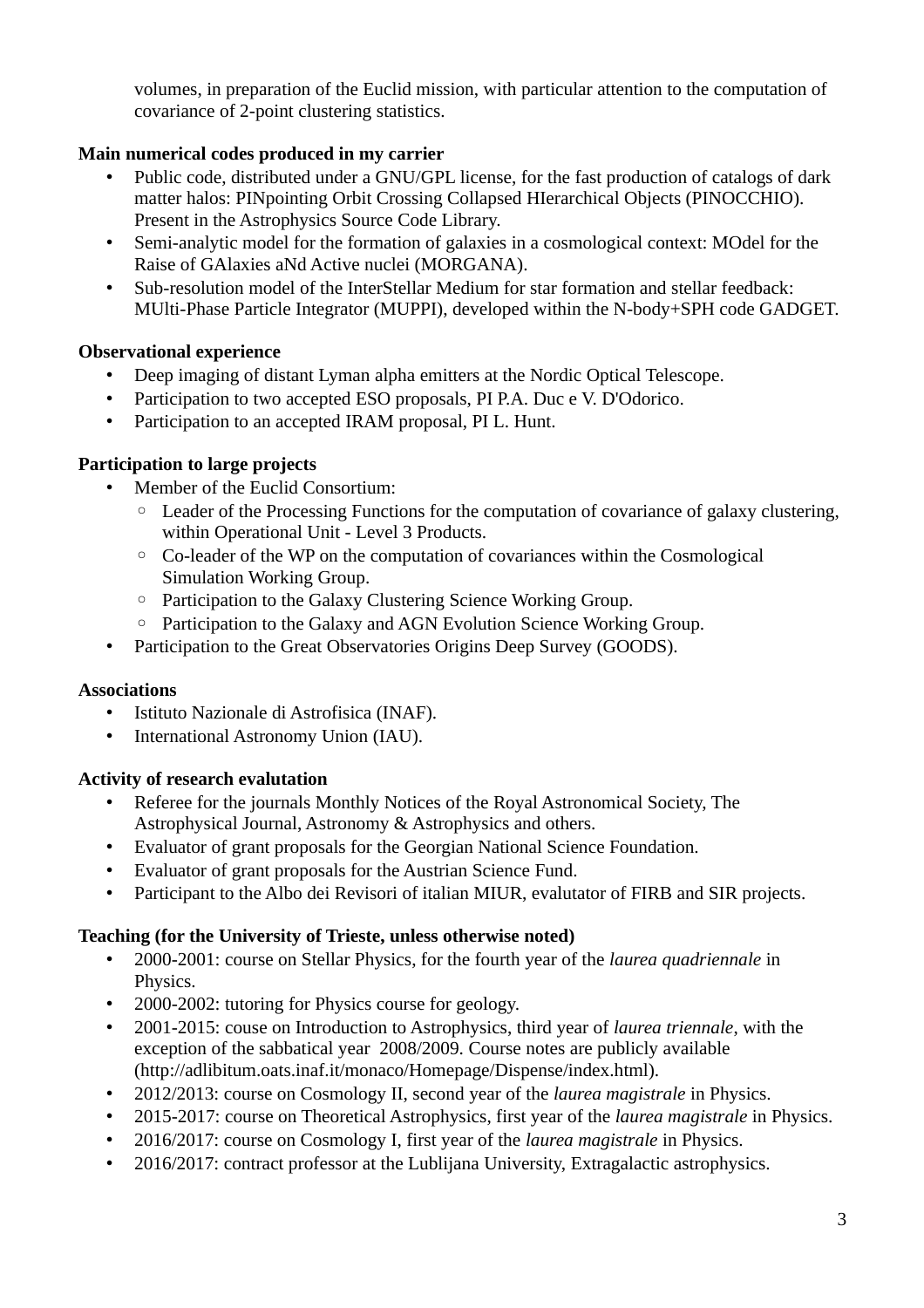- 2006-2017: course on The Formation of Galaxies for the PhD program in Physics.
- 2000-2002: course on di Non-linear Evolution of Perturbations for the PhD program in astronomy at SISSA (Trieste).
- Participation to exams for several courses, including basic physics for geology and natural sciences.
- Supervisor or co-supervisor of several theses of *laurea quadriennale*, *laurea magistrale/specialistica*, PhD in physics (four at the University of Trieste, one at SISSA).
- Some of my students that have taken a carrier in astrophysics: Christian Marinoni (cosupervisor of *laurea* thesis), Giuliano Taffoni (PhD supervisor), Fabio Fontanot (*laurea* and PhD supervisor), Gabriele Cescutti, Massimo Viola and Marina Galvagni (*laurea specialistica* supervisor), Barbara Lo Faro, Agnese Fabris and Gisella De Rosa (*laurea triennale* and *specialistica* supervisor). The PhD thesis of Fabio Fontanot has been awarded a Tacchini prize.
- 2012: member of the commission for the final exam of PhD in astronomy at the University of Padova.
- 2013 and 2015: president of the commission for the final exam of PhD in physics at the University of Trieste.

### **Outreach activities**

- 2003-2015: public lectures, stages and conference at high schools.
- Participation to the *Progetto Lauree Scientifiche* at the University of Trieste.
- Participation to several editions of *Notte dei ricercatori*.
- 2008-2010: organizer and speaker at the *Vagabondi del Cosmo* series of public conferences.
- 2005-2010: collaboration with the online journal Ulisse for science outreach.
- June 2009: invited activity for the 10 year anniversary of *Immaginario Scientifico* of Trieste.
- Ottobre 2011: invited public lecture for *ScienzArteAmbiente Elementa*, Pordenone.
- Aprile 2012: invited public lecture for *Certamen Lucretianum Naoniense*, Pordenone.
- Gennaio 2014: invited public lecture for *M'illumino di meno*, Monfalcone.
- Maggio 2014: school lecture for the project Flash Forward.
- Maggio 2014: invited public lecture at *Circolo Culturale Astronomico* of Farra d'Isonzo.
- Luglio 2014: invited public lecture for *Udinestate,* Udine.
- November 2014: invited public lecture for *Scienza e Storia dell'Acqua*, Trieste.
- December 2014: press release of INAF-OATs and Trieste University, *Grandi progressi per le galassie in scatola*. Full-page article on *Giornale di Sicilia*.
- July 2015: public lecture at Sexten Center for Astrophysics.
- Author of an outreach article on the journal *L'Astronomia* titled *La Formazione delle Galassie*.

### **Main research grants**

- 1999, PI of a *Giovani Ricercatori* grant of the University of Trieste.
- Grant ASI 2001, PI A. Cavaliere (Roma Tor Vergata).
- Cofin INAF 2002, PI A. Cavaliere (Roma Tor Vergata).
- Cofin 2003, PI B. Marano (Bologna).
- 2005, cofinancing of *Assegno di ricerca* from University of Trieste.
- ASI grant *Cosmologia e Fisica Fondamentale*, WP 3220, PI P. De Bernardis (Roma La Sapienza).
- PRIN MIUR 2007, PI S. Borgani (Trieste).
- PRIN MIUR 2010/2011, PI A. Cimatti (Bologna).
- COSMOCOMP FP7 Initial Training Network, PI C. Baugh (Durham).
- PI of a *Finanziamento Ricerca d'Ateneo*, 2009.